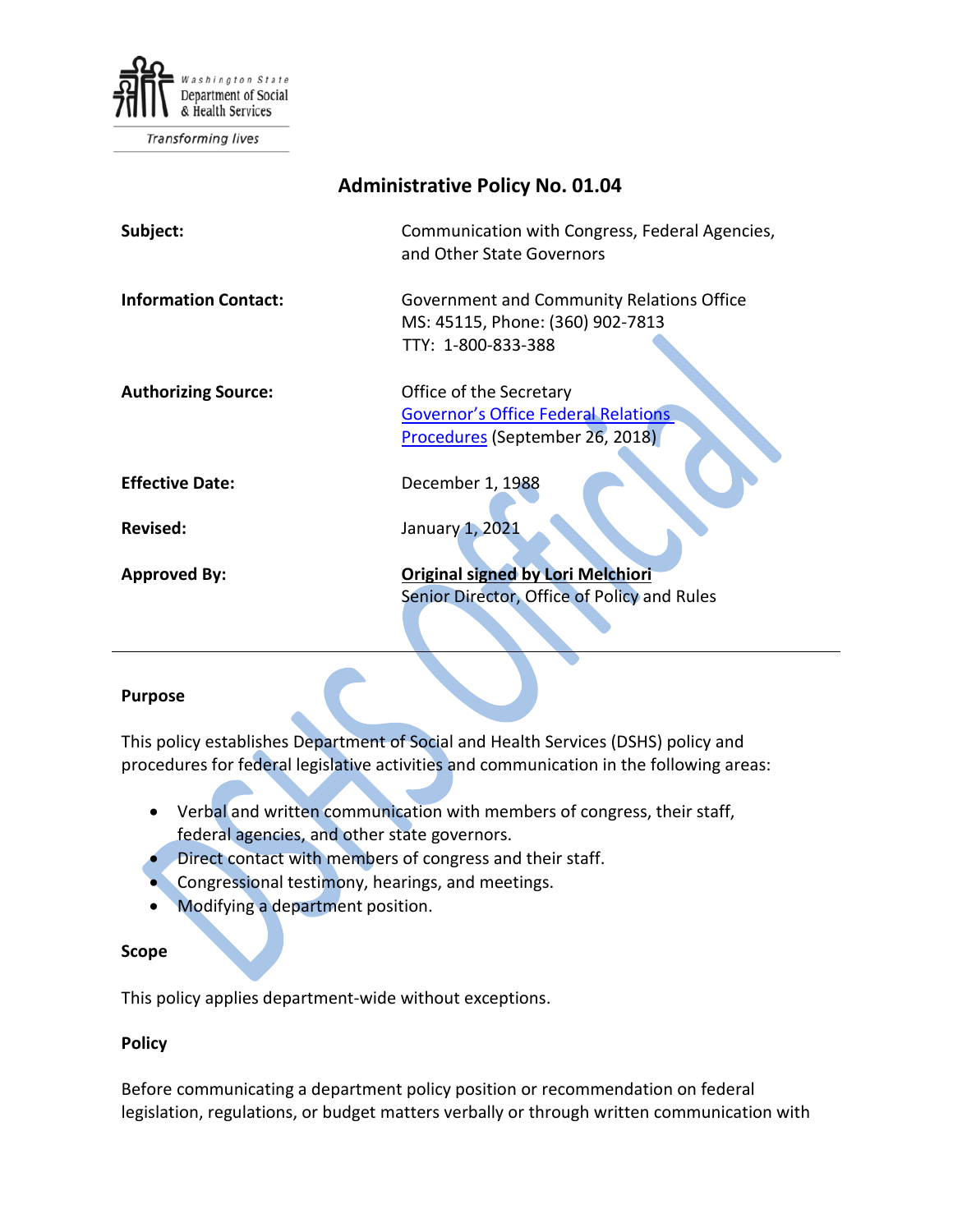members of Congress, their staff, federal agencies, and other state governors, department staff must first consult with their administration's legislative coordinator, government and community relations office (GCRO), assistant secretary, and chief financial officer or chief information officer when applicable. Your administration's legislative coordinator will check with GCRO to see if coordination with the Washington DC office and Governor's Office or Office of Financial Management (OFM) staff is required.

## **Procedures**

- **A. Communication with members of congress, their staff, federal agencies, andother state governors**
	- 1. Department staff must obtain prior approval on all verbal and written communication that expresses a policy position or recommendation or that advocates a position on federal legislation, regulations, or budget. Department staff must coordinate the department's expressed positions with their administration's legislative coordinator and GCRO. **Note:** This includes requests from associations and organizations seeking the department's support or opposition on federal legislation.
	- 2. Review and approval is not required when communicating a department policy position or recommendation on federal legislation, regulations, or budget matters through verbal and written communication with members of congress, their staff, federal agencies, and other state governors that is routine, or non-controversial in nature or expresses a position already approved by the department, such as a position related to grants.
	- 3. Department staff may contact GCRO to determine the required signature for written communication related to federal legislation, regulations, or budget issues, if unknown by staff.
	- 4. Department staff must notify the facilities, finance, and analytics administration when communication includes budget implications related to policy proposals. The chief financial officer must be involved in the response process. A budget analyst will work with the program staff to complete the final response.
	- 5. Department staff must obtain the appropriate signature (the governor, secretary, assistant secretary, chief financial officer, or chief information officer) on all written communication for members of congress, their staff, federal agencies, or other state governors related to federal legislation, regulations, and budget.
		- a. Department staff must send the original letter, a brief explanation of the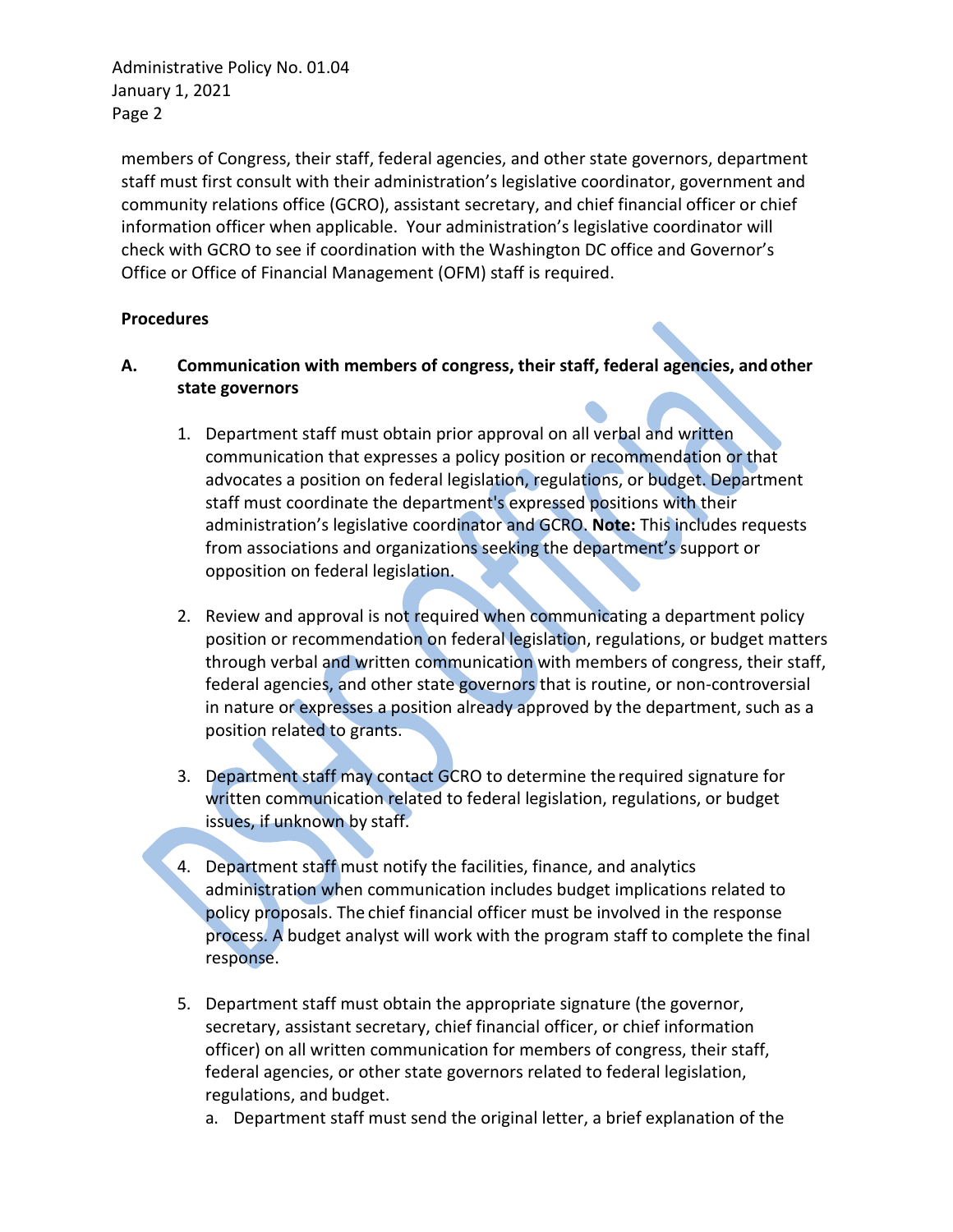> reason for the written communication, and the name and telephone number of the department staff person who has knowledge of the issue to the GCRO. Allow two weeks lead time for adequate review.

- b. If the letter is to be signed by the governor, in addition to Section A(5)(a), department staff must prepare a cover memo addressed to the governor from the secretary with recommendation for approval, and send the letter and cover memorandum to the GCRO. Allow at leastthree weeks lead time for adequate review.
- c. The GCRO will coordinate with the appropriate assistant secretary, chief financial officer, chief information officer, office of financial management (OFM), and governor's office for their review and approval. Upon approval of the written communication, the GCRO will notify the appropriate department staff and assist in the dissemination of the written communication.

## **B. Direct contact with members of congress and their staff**

- 1. The executive leadership team, division directors, and the GCRO are responsible for initiating contact with members of congress and their staff.
- 2. Department staff may respond to questions from members of congress and their staff. Department staff must not initiate contact, except that regional and local offices may maintain contact with their local members of congress for the purpose of disseminating material about their programs and projects.
- 3. Program and field staff may request assistance from their administration's legislative coordinator, who will coordinate with GCRO in communicating with members of congress. Department staff must send reports on all meetings and discussions with members of congress or their staff to their administration's legislative coordinator, who will send to the GCRO. Use the legislative or congressional inquiry form found at

[http://one.dshs.wa.lcl/per/GovernmentRelations/Pages/DocumentResources.asp](http://one.dshs.wa.lcl/per/GovernmentRelations/Pages/DocumentResources.aspx) [x](http://one.dshs.wa.lcl/per/GovernmentRelations/Pages/DocumentResources.aspx) and sending to the GCRO at **billanalysis@dshs.wa.gov** within 48 hours of the contact.

- 4. Department staff must refer all inquiries regarding interpretation of federal policy, controversial or pending policy, or budget issues to the administration's legislative coordinator, assistant secretary, division director, the GCRO, or the chief financial officer, as appropriate.
- 5. Department staff must respond to telephone inquiries from members of congress and their staff as fully and openly as possible while protecting confidential information from unauthorized disclosure. Confidential information about clients cannot be given to members of congress or their staff unless they have received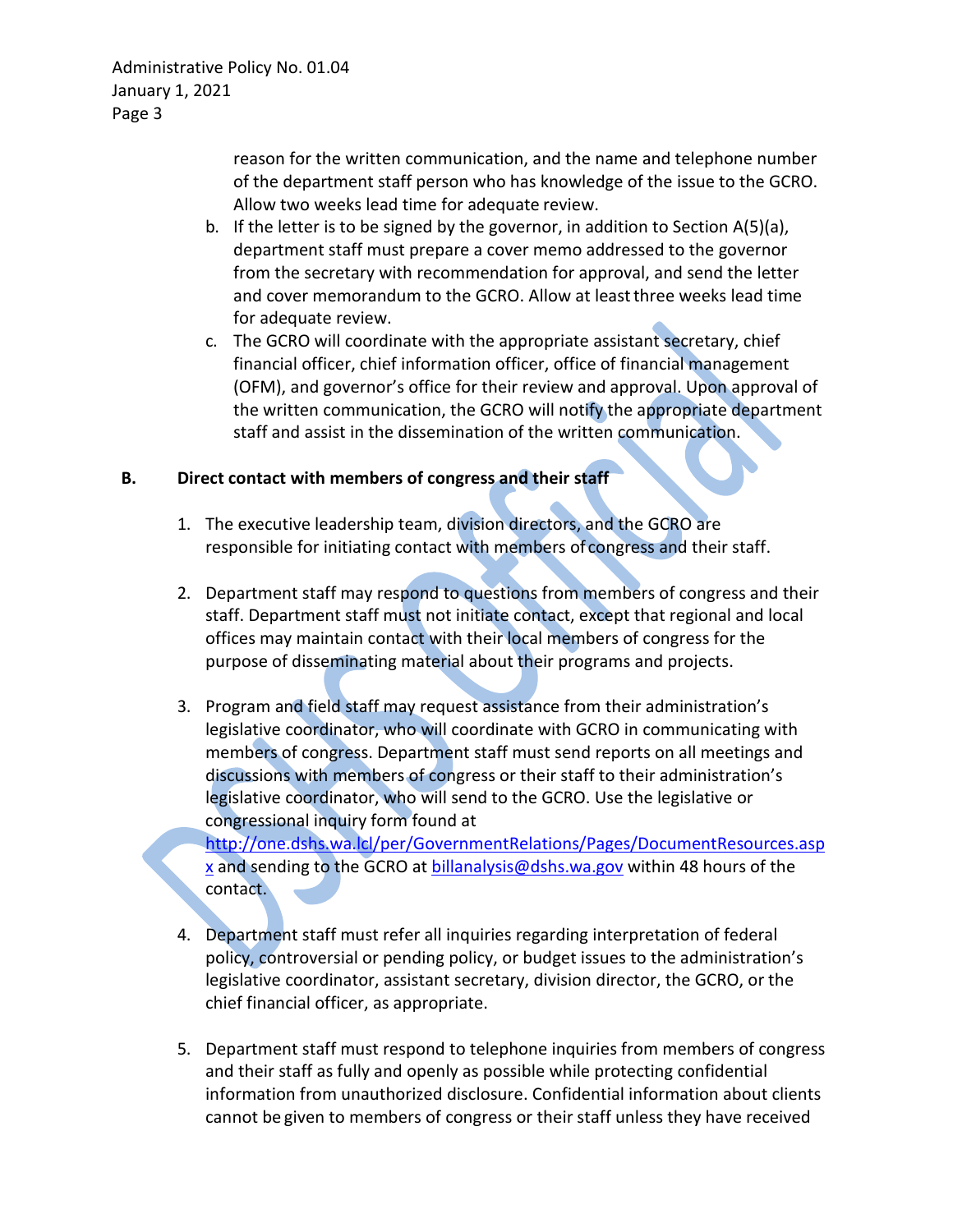> authorization from the client by using DSHS Form 17-063 found at <http://forms.dshs.wa.lcl/> or other legally valid form. If a member of congress or their staff makes a request for public records under the Public Records Act, department staff receiving the request must forward it to the appropriate public disclosure coordinator or to the DSHS information governance unit.

6. Department staff must refer inquiries regarding pending policy and budget issues to the administration's legislative coordinator, assistant secretary, chief financial officer, chief information officer, division director or to GCRO, as appropriate.

## **C. Congressional testimony, hearings, and meetings**

- 1. The GCRO coordinates the department's congressional testimony. DSHS executive leadership team (ELT) members must provide the congressional testimony. **Note:** in the event an ELT member has an unavoidable scheduling conflict, the GCRO must be contacted to discuss a possible substitute.
- 2. Testimony must reflect the department's position on the congressional proposal.
- 3. An executive leadership team member or their designee authorized to provide congressional testimony may request that specific employees attend the hearing to assist with technical questions relating to the testimony.
- 4. The chief financial officer must review congressional testimony that includes budget implications related to policy proposals.
- 5. When the executive leadership team determines congressional testimony is a priority issue needing review, appropriate department staff must meet at least 48 hours in advance to:
	- a. Develop an outline of the congressional testimony, and
	- b. Determine any information needed by the congressional committee.
- 6. The administration's legislative coordinator must submit written congressional testimony two weeks in advance to the GCRO to coordinate approval of the testimony with the executive leadership team, the governor's office, and OFM.
- 7. Department staff must notify the GCRO through their administration's legislative coordinator or assistant secretary of any requests to attend congressional hearings.
- 8. Department staff must notify the GCRO through their administration's legislative coordinator of any meetings with congressional members or their